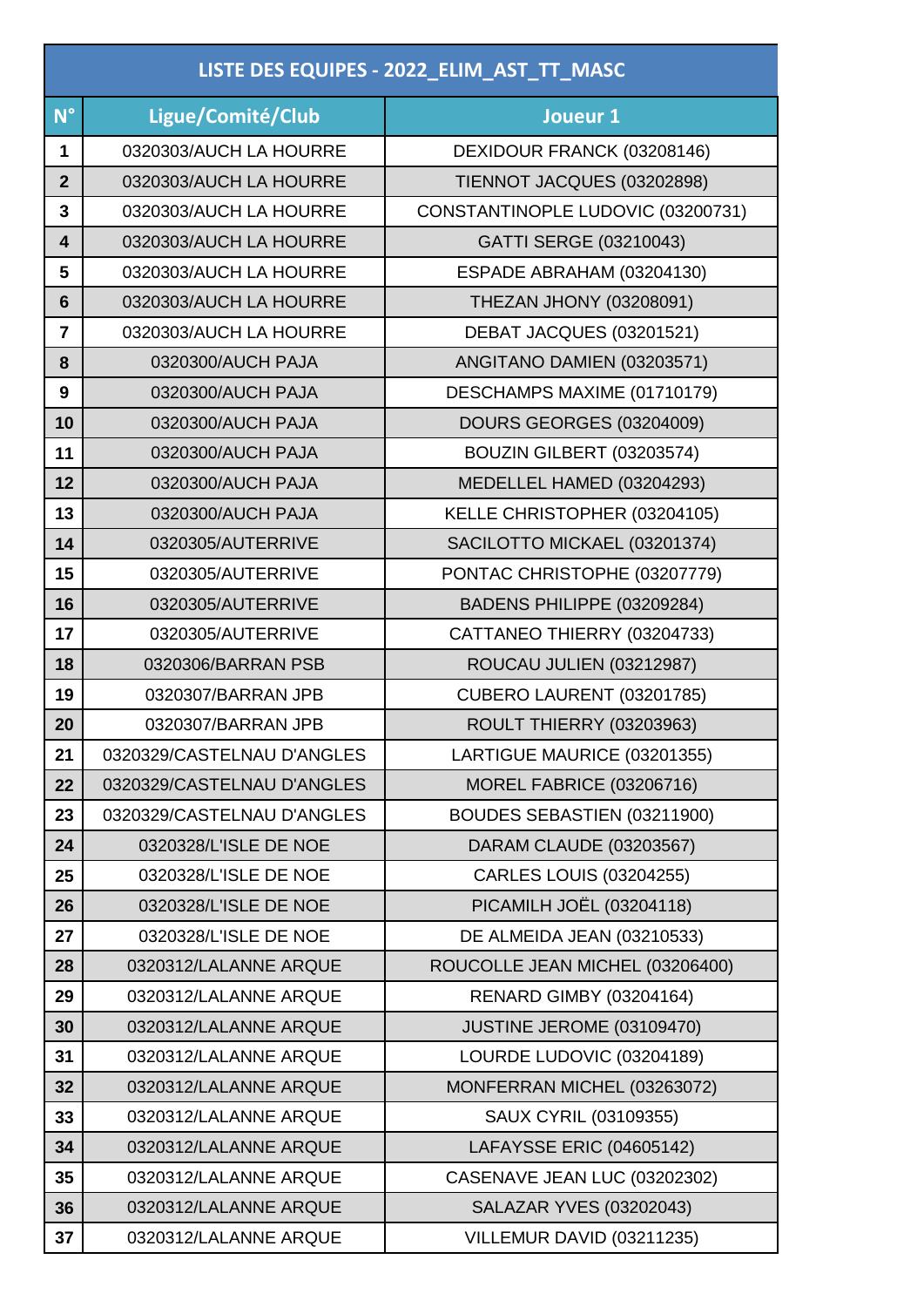| 38 | 0320312/LALANNE ARQUE      | CAZES FRÉDÉRIC (03213894)          |
|----|----------------------------|------------------------------------|
| 39 | 0320312/LALANNE ARQUE      | <b>RENARD TÉGY (03210278)</b>      |
| 40 | 0320312/LALANNE ARQUE      | DELOM GÉRARD (03202278)            |
| 41 | 0320312/LALANNE ARQUE      | FAGES YANNICK (08128910)           |
| 42 | 0320312/LALANNE ARQUE      | RAMBAUD SERGE (03107633)           |
| 43 | 0320312/LALANNE ARQUE      | <b>ROPERT XAVIER (09202117)</b>    |
| 44 | 0320312/LALANNE ARQUE      | DRAGON MICHEL (03202022)           |
| 45 | 0320312/LALANNE ARQUE      | GREGOIRE JOSEPH EDMOND (07600262)  |
| 46 | 0320312/LALANNE ARQUE      | <b>GARNES DYLAN (06506286)</b>     |
| 47 | 0320312/LALANNE ARQUE      | <b>NICOLAS MICKI (03187538)</b>    |
| 48 | 0320312/LALANNE ARQUE      | CAPELLOT NELSON (03200704)         |
| 49 | 0320312/LALANNE ARQUE      | GREGOIRE JOSEPH CLÉMENT (03214554) |
| 50 | 0320312/LALANNE ARQUE      | LACOSTE JEAN-LUC (03211972)        |
| 51 | 0320319/LE BROUILH MONBERT | DULHOSTE DIDIER (03200904)         |
| 52 | 0320319/LE BROUILH MONBERT | GHIRARDO BERNARD (03294941)        |
| 53 | 0320319/LE BROUILH MONBERT | LARROCHE JEAN (03205913)           |
| 54 | 0320313/MASSEUBE           | AGUADO FRÉDÉRIC (03203346)         |
| 55 | 0320313/MASSEUBE           | BARRERE GÉRARD (03203345)          |
| 56 | 0320313/MASSEUBE           | CHATTON DANIEL (03213682)          |
| 57 | 0320313/MASSEUBE           | DESCOTTES STEPHANE (06503735)      |
| 58 | 0320313/MASSEUBE           | PASA JEAN-PASCAL (03203142)        |
| 59 | 0320313/MASSEUBE           | <b>MARTY MICKAËL (03202690)</b>    |
| 60 | 0320313/MASSEUBE           | GUILHEMBET FRANÇOIS (03214629)     |
| 61 | 0320313/MASSEUBE           | POURQUET NICOLAS (03202942)        |
| 62 | 0320314/MIELAN             | <b>COUGET FABRICE (03202221)</b>   |
| 63 | 0320314/MIELAN             | MARTINEZ FRANCIS (01373658)        |
| 64 | 0320314/MIELAN             | <b>SOURON PATRICE (03202065)</b>   |
| 65 | 0320314/MIELAN             | LUCAS STÉPHANE (03203186)          |
| 66 | 0320314/MIELAN             | PEREILA ANTOINE (03201983)         |
| 67 | 0320314/MIELAN             | <b>TURO DAVID (06506428)</b>       |
| 68 | 0320315/MIRANDE            | <b>DUBOS JÉRÔME (04012232)</b>     |
| 69 | 0320315/MIRANDE            | DUCLOS PIERRE (03206502)           |
| 70 | 0320315/MIRANDE            | DUMAS JEAN-MICHEL (03202270)       |
| 71 | 0320315/MIRANDE            | GIRAL CHRISTOPHER (03210381)       |
| 72 | 0320315/MIRANDE            | LABROUQUERE FRANCIS (06505602)     |
| 73 | 0320316/MONBARDON          | <b>BABIE FRANÇIS (03202058)</b>    |
| 74 | 0320316/MONBARDON          | DESCADEILLAS BERNARD (03209541)    |
| 75 | 0320316/MONBARDON          | DESCADEILLAS FRANCIS (03203386)    |
| 76 | 0320316/MONBARDON          | <b>BOULET GILLES (03203759)</b>    |
| 77 | 0320316/MONBARDON          | RINCON RENÉ (03203928)             |